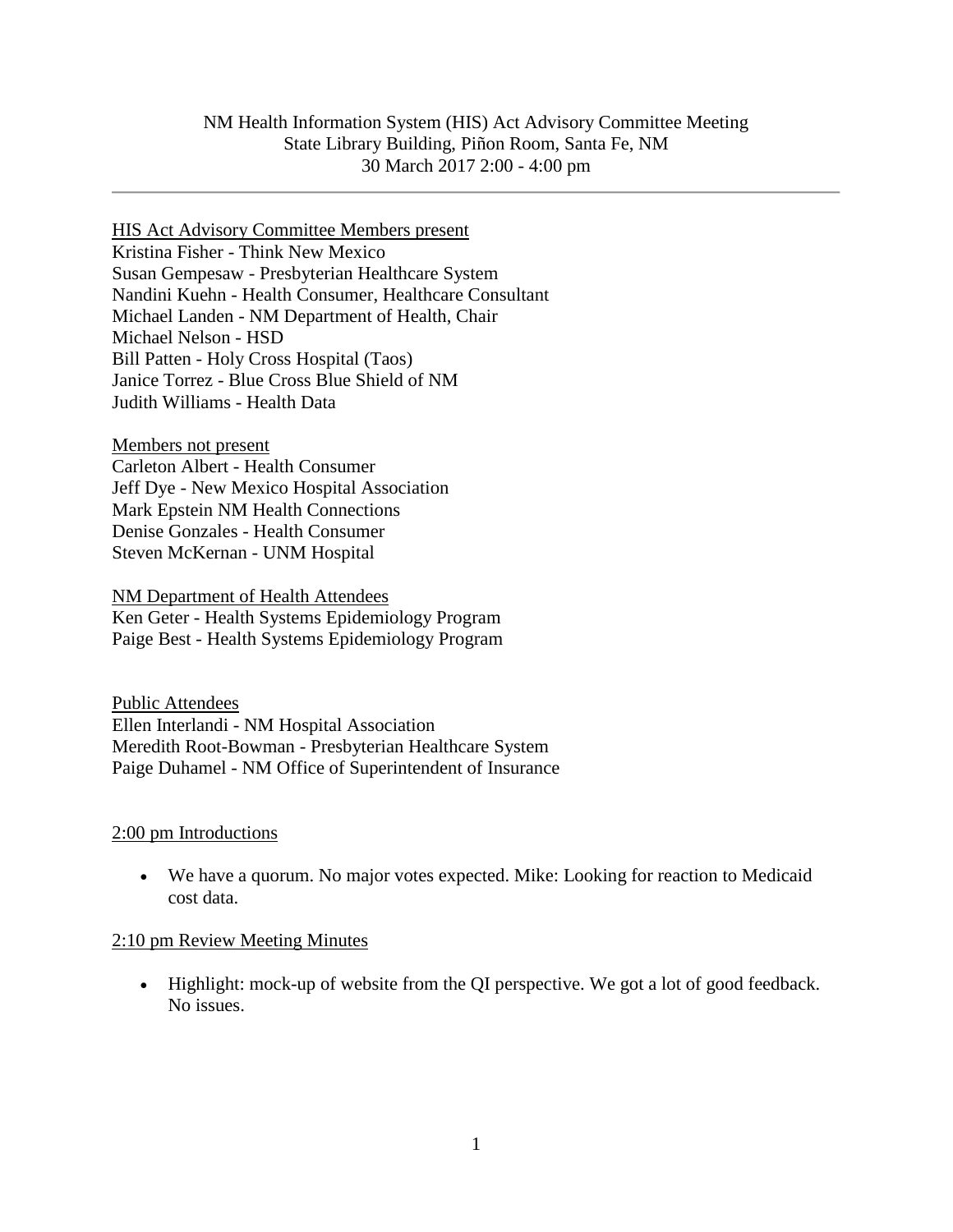## 2:15 pm Review Agenda

- Goal/Big Picture: website up before end of calendar year. Not an APCD initially. Have we moved forward on rule making for an APCD? No. Website draft rules are in progress.
- Relevant bills/acts in Legislative Session? Not really. Update to PH act. DOH and HSD budgets? Don't know until after possible special session.

# 2:25 pm Review & Discuss Mock-Up

- Maryland's APCD mock-up website was presented
	- o It shows average costs for six procedures: hip replacement, knee replacement, hysterectomy, colonoscopy, vaginal delivery, and endoscopy.
	- o Clicking into one of the procedures leads to a simple, scrolling interface that also shows highest/lowest cost by hospital.
	- $\circ$  Highest/Lowest Risk & Cost are also shown. This shows the proportion of costs attributable to avoidable complications.
	- $\circ$  It was noted that the MD mock-up does not show insurance information. This allows for a much simpler interface.
- The initial NM website will not be a full-fledged APCD, but rather will focus on Medicaid claims paid and quality indicators.
- It was noted that at this point we are not trying to understand specifics of Medicaid data, just trying to review mock-up with actual Medicaid data.
- The New Mexico website mock-up was presented as PowerPoint slides
- Slide 1
	- o This represents the top-level or entry point of the website.
	- o The idea is to initially present the state level average claims payments for various procedures, then drill down to more specific payment amounts by region, county, MCO & FFS, and facility.
	- o State-wide average costs for nine procedures are given: Cesarean Delivery, Colonoscopy, Mammography, MRI Lower Back, MRI Knee, Sleep Study, Upper GI Endoscopy, Vaginal Delivery, and Vasectomy.
	- o A map of the NM DOH/HSD Regions is shown. This will be hyperlinked to allow users to drill down into the Regions.
	- o The issue of precisely what costs are being shown was addressed: the dollar amounts on this and subsequent slides are average Medicaid 'last-in-line' claims paid. This needs to be explicitly stated and defined.
- Slide 2: Shows Cesarean Delivery for the Northwest DOH/HSD region.
	- o Represents a possible first-level drill-down into a region.
	- o Average claims dollar amount for the state and the NW region are shown.
	- o Average highest/lowest claims within the NW region is shown by county.
	- o The question was asked: "How useful is it to show payment amounts by county?" Users are likely to be more interested in specific facilities instead.
- Slide 3: Cesarean Delivery, NW region
	- o This represents a possible first- or second-level drill-down into the Region
	- o Shows average Fee-For-Service and Managed Care Encounter claims for McKinley County.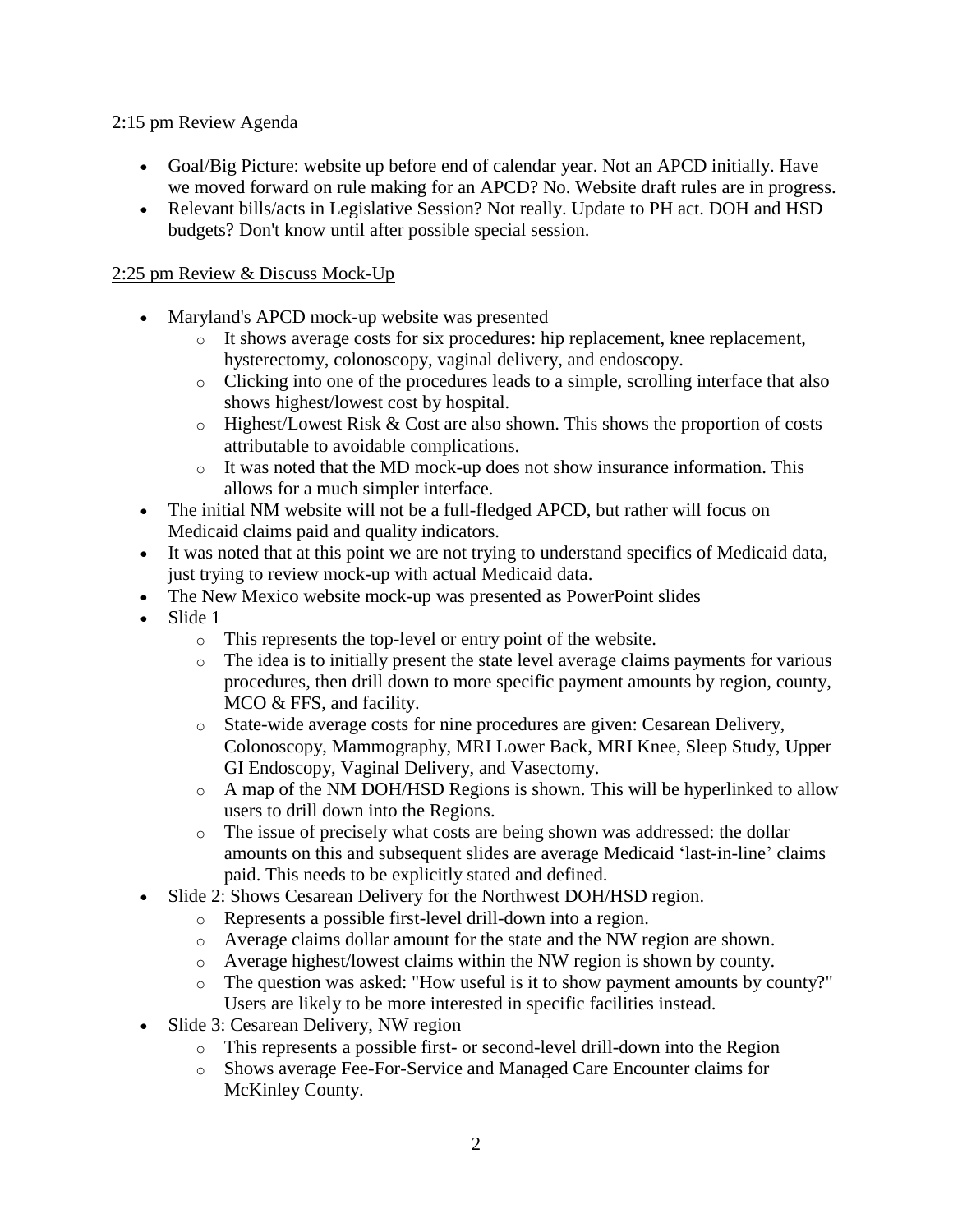- o The issue of whether FFS and MCO amounts should be shown together was raised:
	- FFS and MCO need to be explicitly defined.
	- Users may not know which type of plan they have.
- Slide 4: Cesarean Delivery, NW region
	- o Another possible first- or second-level drill-down into the Region
	- o Lists claims paid for each of the three facilities in the NW Region
- Slide 5: Cesarean Delivery, Northeast region
	- o Similar to Slide 2, average highest/lowest claims within the NE region is shown by county.
- Slide 6: Cesarean Delivery, Northeast region
	- o Similar to Slide 3, shows average Fee-For-Service and Managed Care Encounter claims for NE Region.
- Slide 7: Cesarean Delivery, Northeast region
	- o Shows highest/lowest claims by county in the NE region
	- o Also shows claims for each facility in the NE region
- Slide 8: Cesarean Delivery, Metro Region
	- o Shows FFS and MCO claims for Bernalillo County
	- o Also shows the claims by the three MCOs: Molina Healthcare, Blue Cross Blue Shield, and United Healthcare Community Plan
- Slide 9: Cesarean Delivery, Metro Region
	- o Shows claims by facility
- Slide 10: Cesarean Delivery, Southeast Region
	- o Highest/lowest average amount by county
- Slide 11: Cesarean Delivery, Southeast Region
	- o Like Slide 10 but shows dollar amount and number of claims for each facility in the Region
- Slide 12: Cesarean Delivery, Southwest Region
	- o Like Slide 11, dollar amount and number of claims for each facility in the Region
- Slide 13: Cesarean Delivery, Southwest Region
	- o Shows average claims paid by the three MCOs.
	- o Also shows number of procedure and average claims paid by count in the Region
- Slide 14: Colonoscopy, Northwest Region
	- o Highest and lowest cost (by county?)
- Notes on website elements/layout
	- $\circ$  It was generally agreed that the drill-down order should be Region  $>$  County  $>$ Hospital
	- o Use Mouse-overs (hovering) pop-ups for help, extra details, etc.
	- o Delete the yellow "upside-down hook" arrow
	- o Delete the white square around the map
	- o Change "Average cost" to "Average Medicaid payment"
	- o Replace the "teeter-totter" and up/down arrows with bar charts comparing the dollar amounts.
	- o Replace "NM Centennial Care" with "NM Medicaid Program"
	- o Replace the 1912-2012 range with a specific data year.
	- o Change the color of the text of the procedure from red to a light shade of blue.